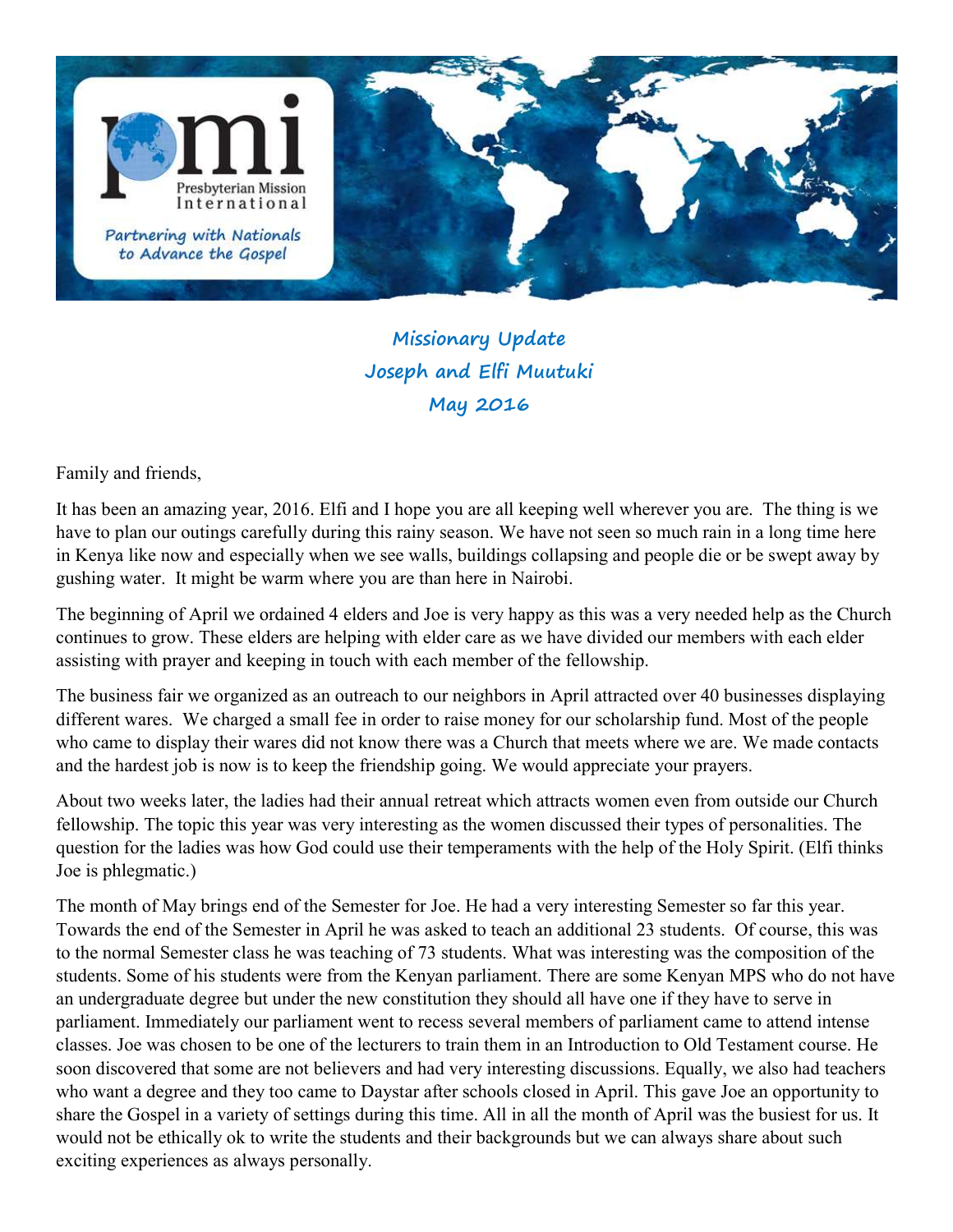Elfi took a 5 day trip to Western Kenya with 3 other ladies from our Church. This was to the largest remaining Kenya's tropical forest. She and her friend had a 4 ½ hour hike in the forest. She had a blast.

We are always grateful to your encouragement and support.

We have attached some pictures: Elders and their wives who supported them during ordination, business fair, the ladies retreat, Elfi's trip to the Tropical forest and finally a photo from some of those who displayed wares with some of the members of the Church, see whether you can spot Joe.

Thank you for being there for us

Blessings from Nairobi

(Mungu awabariki)

Joe and Elfi